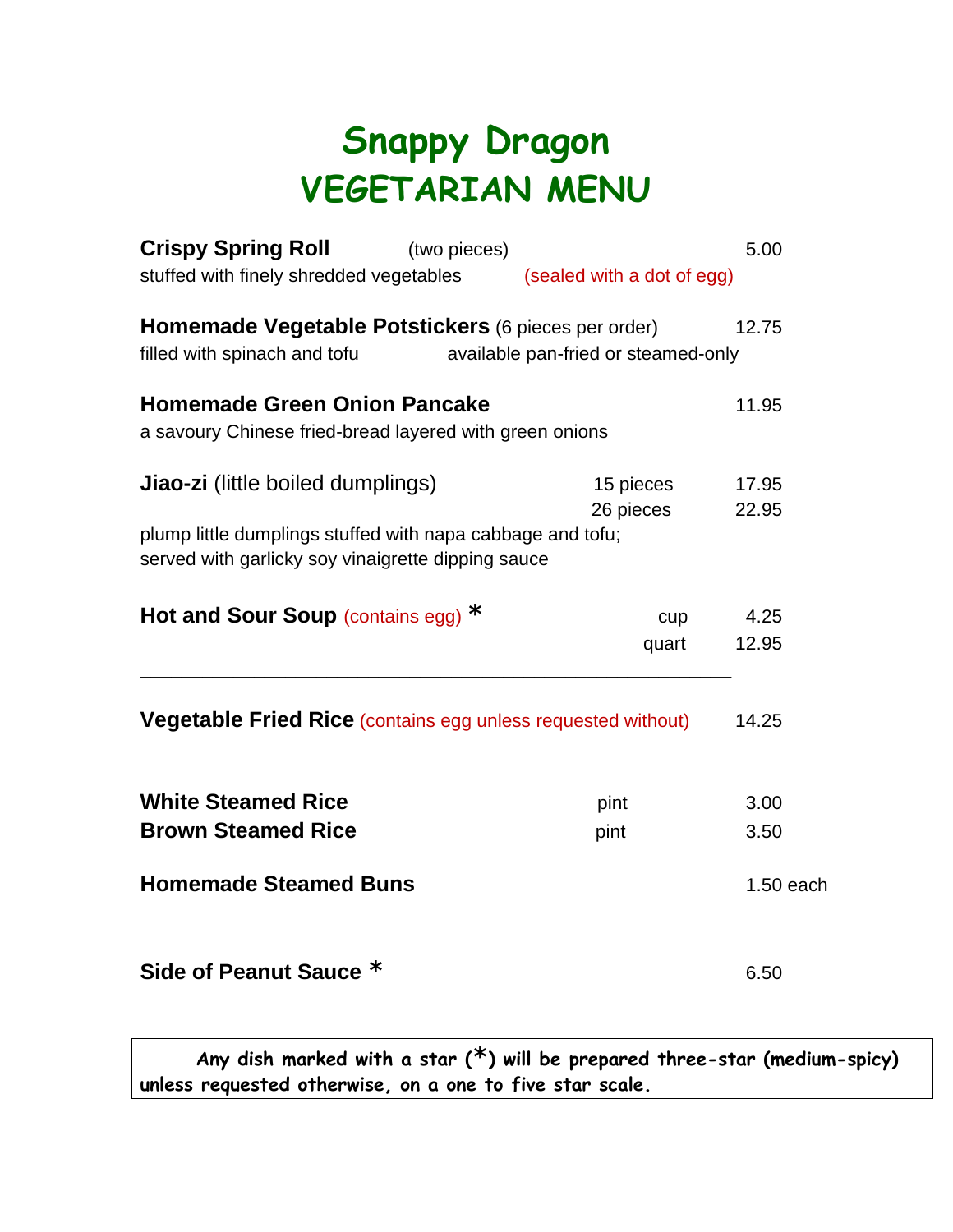| <b>Vegetable Noodle Soup</b><br>a wide assortment of fresh vegetables in a clear broth<br>with a generous serving of homemade egg noodles<br>(vegan rice or bean starch noodles may be substituted) |                                                   | 14.95   |
|-----------------------------------------------------------------------------------------------------------------------------------------------------------------------------------------------------|---------------------------------------------------|---------|
| <b>Soft Noodle Vegetable Chow Mein</b>                                                                                                                                                              |                                                   |         |
| Made with regular small egg noodles                                                                                                                                                                 | 14.25                                             |         |
| Made with Judy's homemade egg noodles                                                                                                                                                               | 17.25                                             |         |
| <b>Vegetable Chow Mi-fun</b>                                                                                                                                                                        | Made with fine rice noodles                       | 13.95   |
| Curry Chow Fun with Vegetables *                                                                                                                                                                    |                                                   | 14.95   |
| Thin rice noodles in curry sauce, with fresh vegetables<br>Contains egg bits, unless "no egg" is requested.                                                                                         |                                                   |         |
| <b>Plain Homemade Egg Noodles</b><br>stir-fried (recommended) or boiled-only                                                                                                                        |                                                   | 7.95    |
| <b>Vegetable Mu Shu</b><br>Cabbage, scallions, mushrooms, bamboo shoots, green onions<br>and eggs sauteed together (can be made without eggs)<br>served with hoisin sauce and four pancakes         | add pressed five-spice tofu for no extra charge!! | 13.95   |
| Assorted vegetables, stir-fried in your choice of sauce<br>OR steamed and served with your choice of sauce on the side<br>Szechuan Sauce <sup>*</sup><br><b>Black Bean Sauce</b>                    |                                                   | 10.95   |
| <b>Mild Garlic Sauce</b>                                                                                                                                                                            |                                                   |         |
|                                                                                                                                                                                                     | Add fried or soft tofu                            | $+3.50$ |
| Dragon's Delight *                                                                                                                                                                                  |                                                   | 12.95   |
| Steamed tofu and spinach in spicy peanut sauce                                                                                                                                                      |                                                   |         |

**Any dish marked with a star (\*) will be prepared three-star (medium-spicy) unless requested otherwise, on a one to five star scale.**